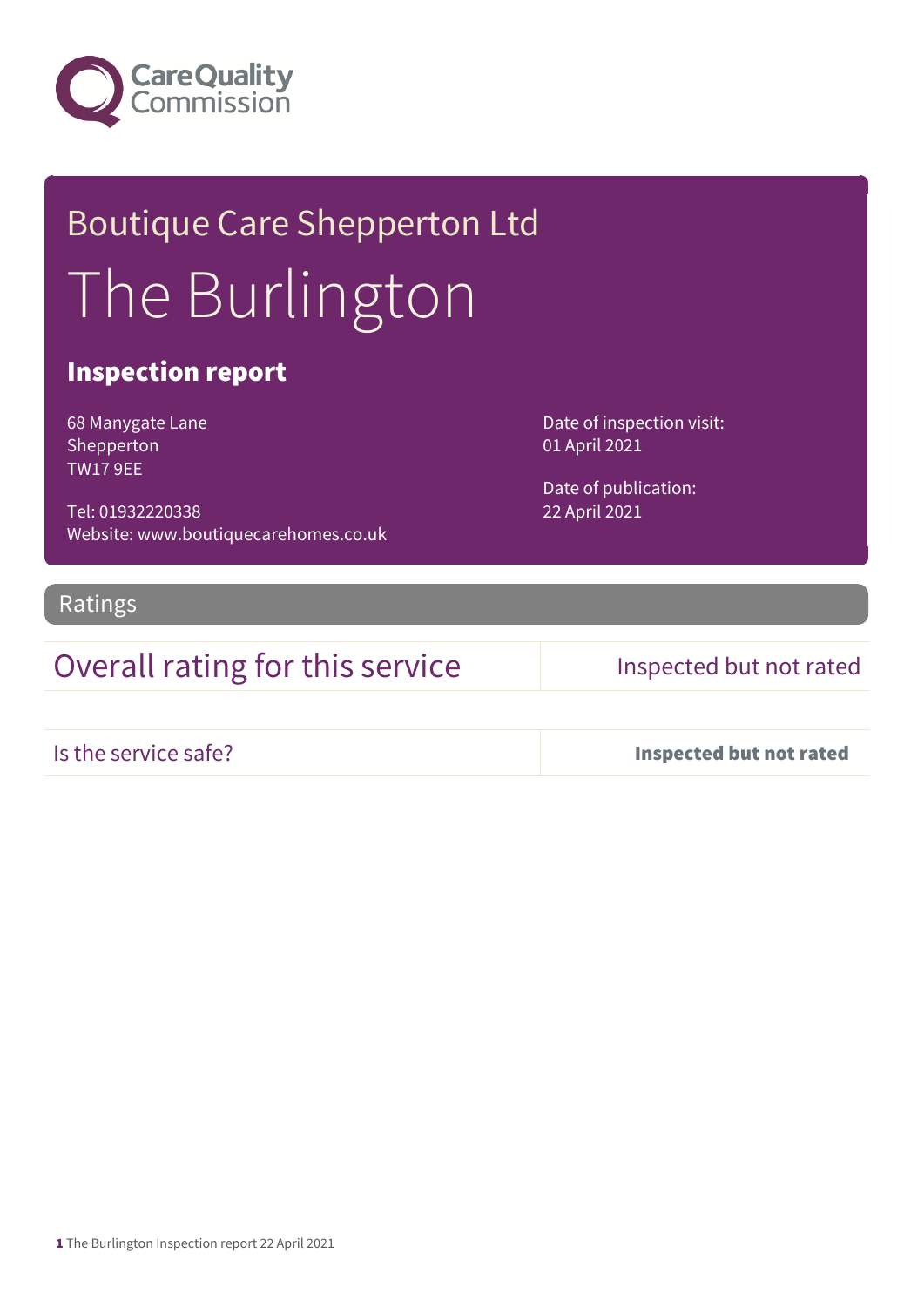## Summary of findings

### Overall summary

The Burlington is a care home with nursing for up to 78 people, including people living with dementia. There were 41 people living at the home at the time of our inspection.

We found the following examples of good practice

During national lockdown restrictions, staff had supported people to keep in touch with their families through telephone and video calls. Since lockdown restrictions had eased, the provider had put arrangements in place to enable safe visiting. A visiting pod had been created which was accessible without travelling through the home. Visitors were required to have their temperature taken and to return a negative result from a lateral flow test (LFT) immediately before their visit. Visitors were also required to wear appropriate personal protective equipment (PPE).

People had been supported to access medical or healthcare treatment if they needed it during the pandemic. The home's GP carried out a weekly round via video call and visited to assess people face-to-face if necessary. District nurses visited the residential unit for wound dressing and monitoring people with diabetes.

The home was clean and hygienic. Additional cleaning schedules had been implemented, including of frequently touched areas. All staff had attended infection prevention and control (IPC) and COVID-19 training. Staff had access to the PPE they needed and had attended training in its use.

During an outbreak of COVID-19, people who had tested positive for the virus were cared for in a different part of the home to those who had tested negative. Staff supported people to self-isolate in their rooms and specific staff were assigned to care for people who had tested positive for COVID-19. Since the outbreak, the home's communal rooms had reopened in a way which enabled social distancing.

The provider had reviewed the home's contingency plan in relation to COVID-19 to take account of factors such as an increase in staff absence due to the virus. Risk assessments had been carried out for people who may be disproportionately at risk of COVID-19 and measures put in place to reduce risks where necessary.

Further information is in the detailed findings below.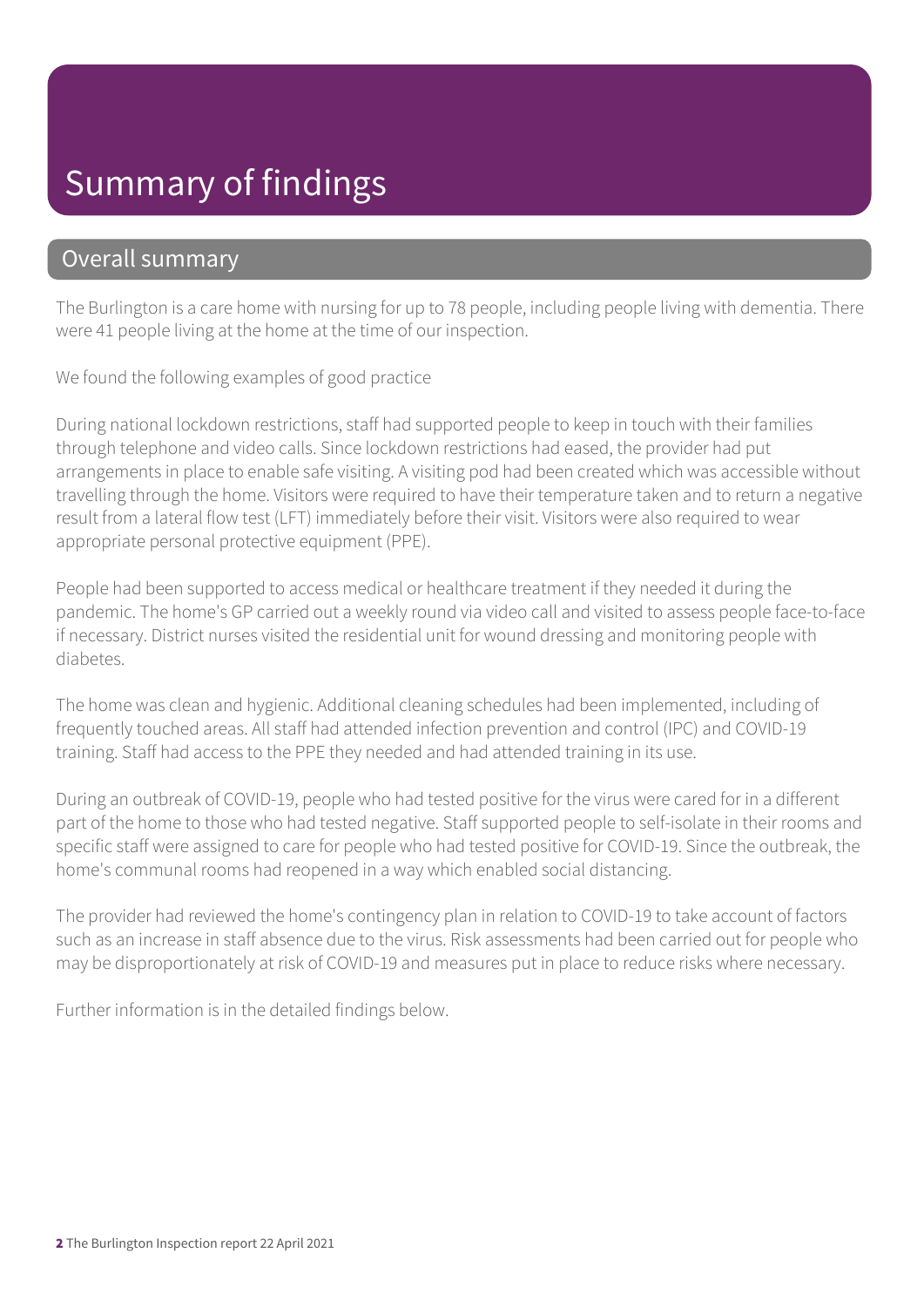### The five questions we ask about services and what we found

We always ask the following five questions of services.

Further information is in the detailed findings below.

Is the service safe? Inspected but not rated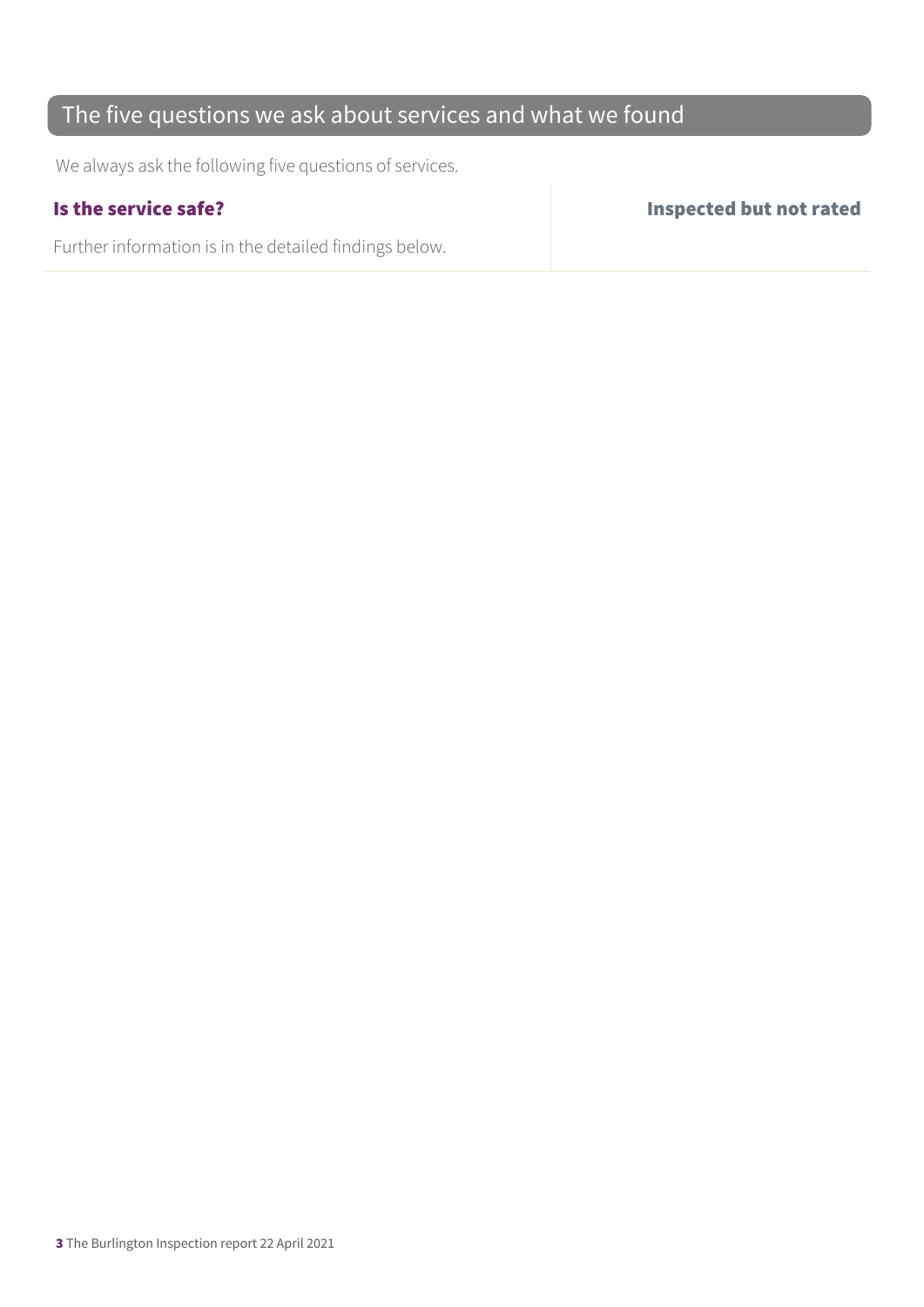

# The Burlington

### Detailed findings

## Background to this inspection

We carried out this inspection under Section 60 of the Health and Social Care Act 2008 as part of our regulatory functions. This inspection was planned to check whether the provider is meeting the legal requirements and regulations associated with the Health and Social Care Act 2008.

As part of CQC's response to the COVID-19 pandemic we are looking at the preparedness of care homes in relation to infection prevention and control. This was a targeted inspection looking at the infection control and prevention measures the provider has in place.

This inspection took place on 1 April 2021 and was announced.